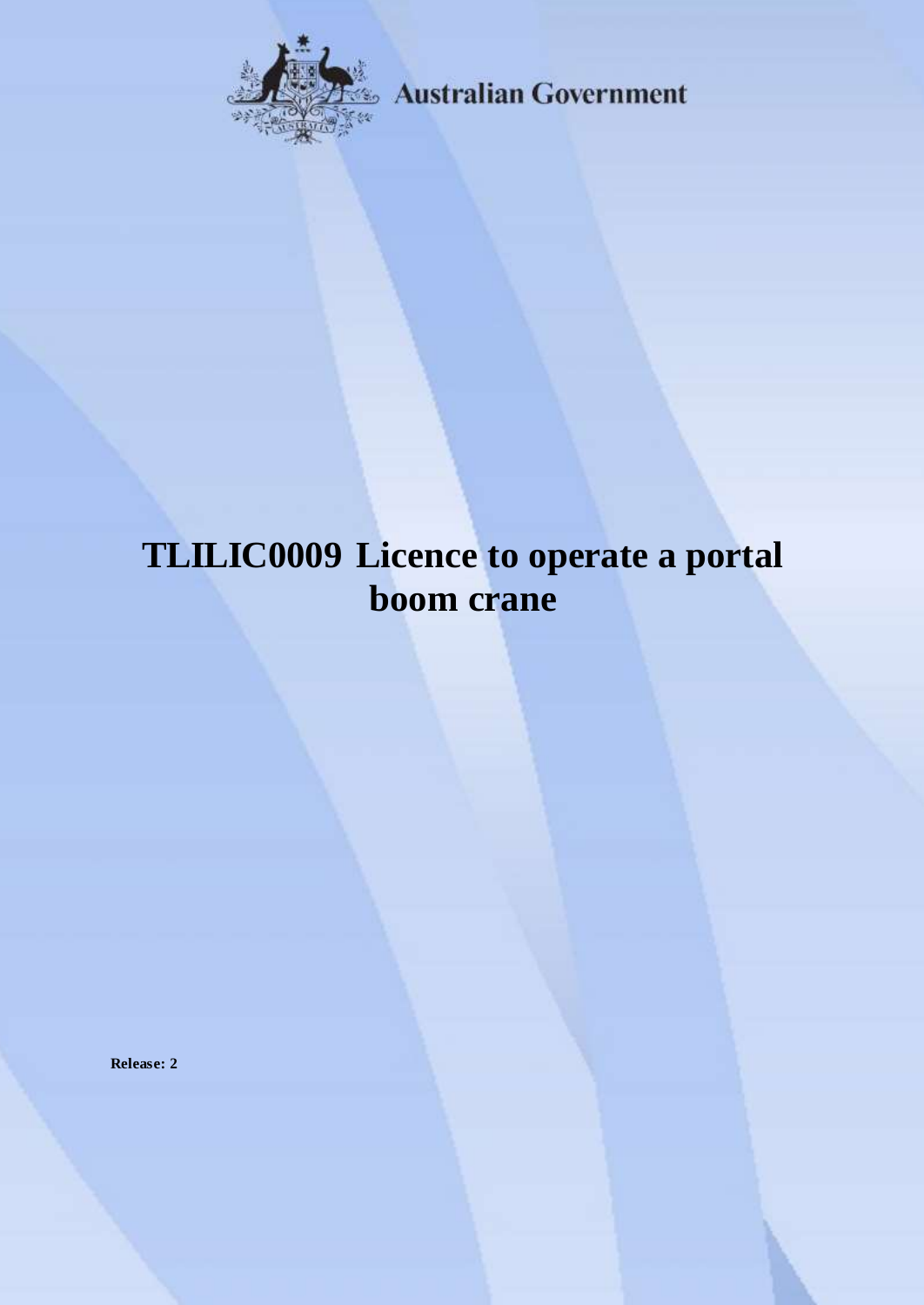#### **TLILIC0009 Licence to operate a portal boom crane**

#### **Modification History**

Release 2. This is the second release of this unit of competency in the TLI Transport and Logistics Training Package:

- Minor statement changes in unit Application
- Minor statement changes in Assessment Conditions.

Release 1. This is the first release of this unit of competency in the TLI Transport and Logistics Training Package.

# **Application**

This unit specifies the skills and knowledge required to operate a portal boom crane safely. Competence in this unit, does not in itself result in a High-Risk Work Licence (HRWL) to operate this plant.

Portal boom crane means a boom crane or a jib crane that is mounted on a portal frame that, in turn, is supported on runways along which the crane travels.

A person undertaking this unit must hold:

 a current HRWL to perform dogging or a certification for a specific VET course for HRWL to perform dogging.

A person performing this work is required to hold a portal boom crane HRWL.

This unit requires a person operating a portal crane to:

- plan for the work/task
- prepare for the work/task
- perform work/task
- pack up

#### **Licensing/Regulatory Information**

Legislative and regulatory requirements are applicable to this unit of competency.

This unit is based on the licensing requirements of Part 4.5 of the Model Work Health and Safety (WHS) Regulations and meets Commonwealth, State and Territory HRWL requirements.

The National Assessment Instrument (NAI) is the mandated assessment for the HRWL to operate the relevant licencing class as detailed in this unit.

# **Pre-requisite Unit**

Not applicable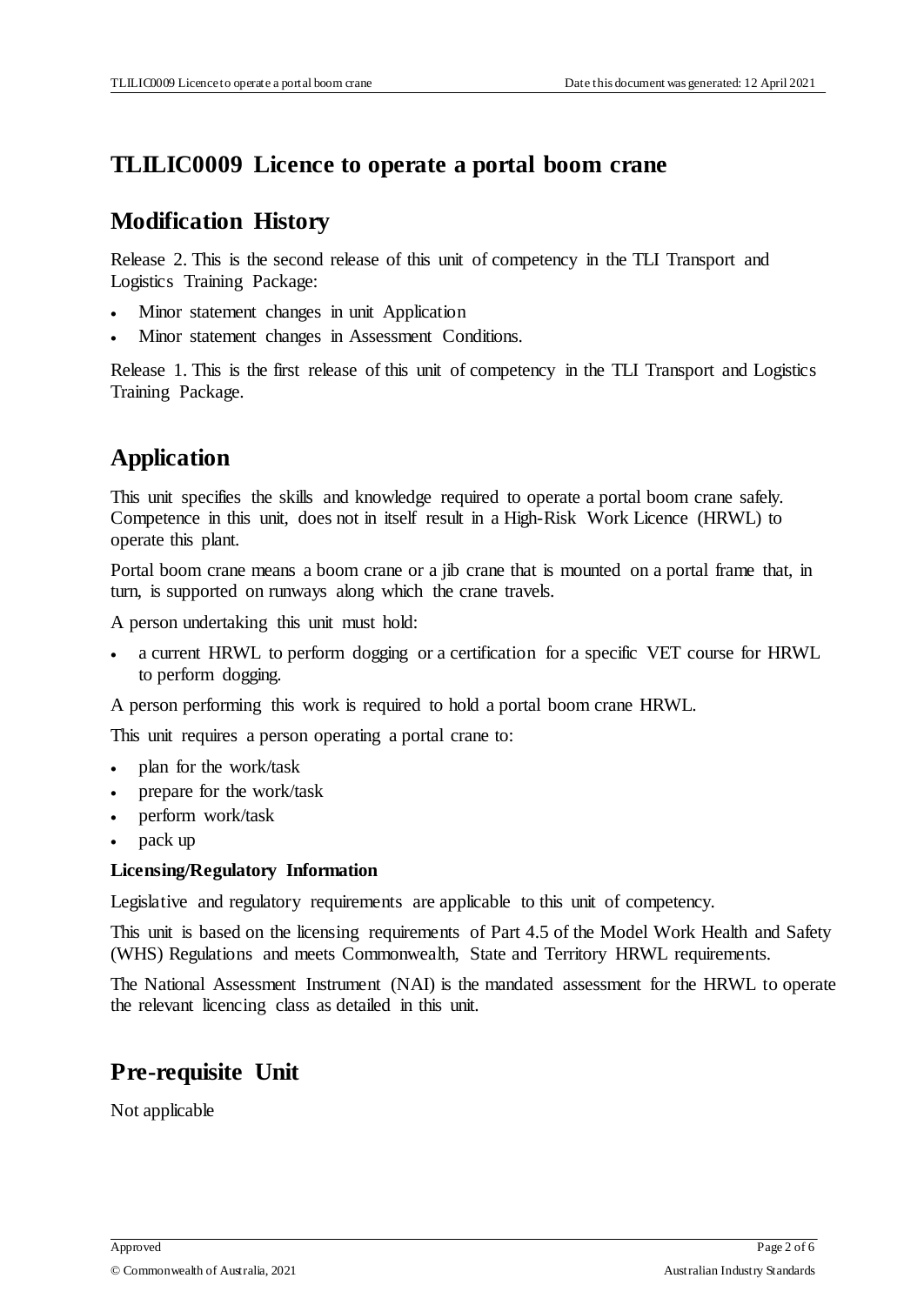# **Competency Field**

LIC - Licencing Units

### **Unit Sector**

Not applicable

# **Elements and Performance Criteria**

| <b>ELEMENTS</b>                              | PERFORMANCE CRITERIA                                                                               |                                                                                                                                                                                                                              |
|----------------------------------------------|----------------------------------------------------------------------------------------------------|------------------------------------------------------------------------------------------------------------------------------------------------------------------------------------------------------------------------------|
| Elements describe the essential<br>outcomes. | Performance criteria describe the performance needed to<br>demonstrate achievement of the element. |                                                                                                                                                                                                                              |
| Plan work/task<br>1                          | 1.1                                                                                                | Task requirements are identified from work orders or<br>equivalent and a lift plan is confirmed with associated<br>personnel and a site inspection is conducted in<br>accordance with workplace procedures                   |
|                                              | 1.2                                                                                                | Work area operating surface is confirmed to determine<br>the quality of ground suitability for operational use in<br>accordance with workplace procedures                                                                    |
|                                              | 1.3                                                                                                | Portal boom crane rated capacity (RC) and the lifting<br>gear Working Load Limit (WLL) are established for the<br>load/s and work/task requirements in accordance with<br>manufacturer requirements and workplace procedures |
|                                              | 1.4                                                                                                | Appropriate paths for operating the portal boom crane<br>and moving and placing load/s in work area are assessed<br>and determined in accordance with workplace<br>procedures                                                |
|                                              | 1.5                                                                                                | Relevant hazard identification and risk<br>elimination/control measures are applied and advised to<br>associated personnel in accordance with workplace<br>procedures                                                        |
|                                              | 1.6                                                                                                | Traffic management plan implementation is confirmed<br>and followed in accordance with workplace procedures                                                                                                                  |
|                                              | 1.7                                                                                                | Appropriate communication procedures are identified<br>and tested with associated personnel in accordance with<br>workplace procedures                                                                                       |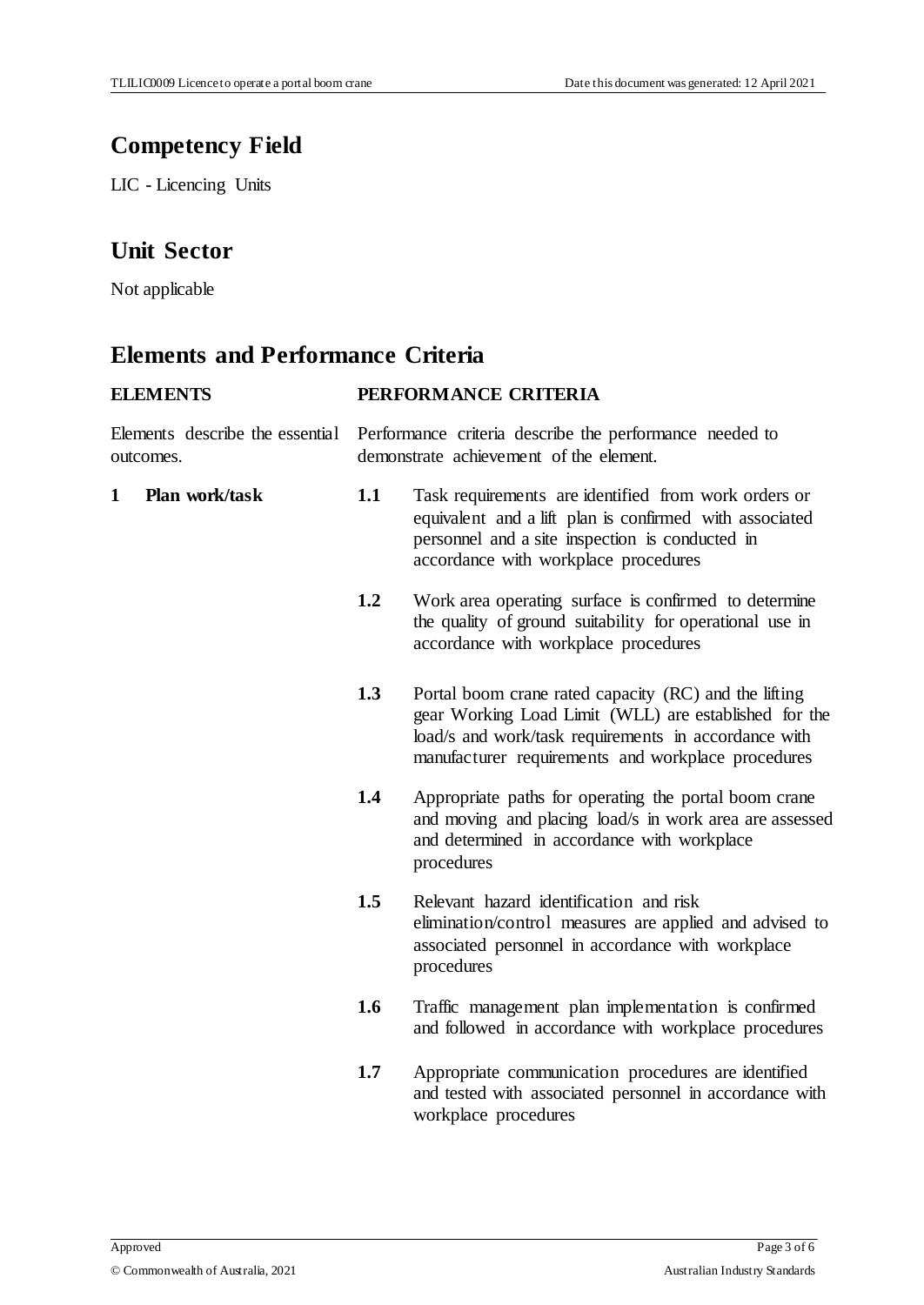- **1.8** All tasks are confirmed to ensure requirements for the relevant work area in accordance with a lift plan and workplace procedures
- **2 Prepare for work/task 2.1** Consultation with workplace personnel is established and maintained to ensure all crane and lifting operations are clear and consistent with site requirements in accordance with a lift plan and workplace procedures
	- **2.2** Risk control measures for hazards identified are checked for implementation in accordance with the lift plan and safe work procedures
	- **2.3** Portal boom crane is accessed safely in accordance with manufacturer requirements and safe work procedures
	- **2.4** Pre-start portal boom crane checks are carried out and any damage and defects are reported, recorded and appropriate action is taken in accordance with legislative responsibilities and manufacturer requirements
	- **2.5** Portal boom crane is set up correctly with any lifting gear as per the lift plan in accordance with relevant manufacturer requirements including load chart/s and safe work procedures
	- **2.6** Boom/jib and lifting gear are set up and rigged as required in accordance with specific manufacturer requirements and safe work procedures
	- **2.7** Operational checks are carried out and any damage and defects are reported, recorded and appropriate action is taken in accordance with manufacturer requirements and safe work procedures
	- **2.8** Crane logbook is checked to confirm current compliance, is correct for the crane type, is completed and signed and required rectifications have been signed off in accordance with manufacturer requirements and safe work procedures
	- **2.9** Weather and work environment conditions are assessed to determine any impact on portal boom crane operations in accordance with manufacturer requirements and safe work procedures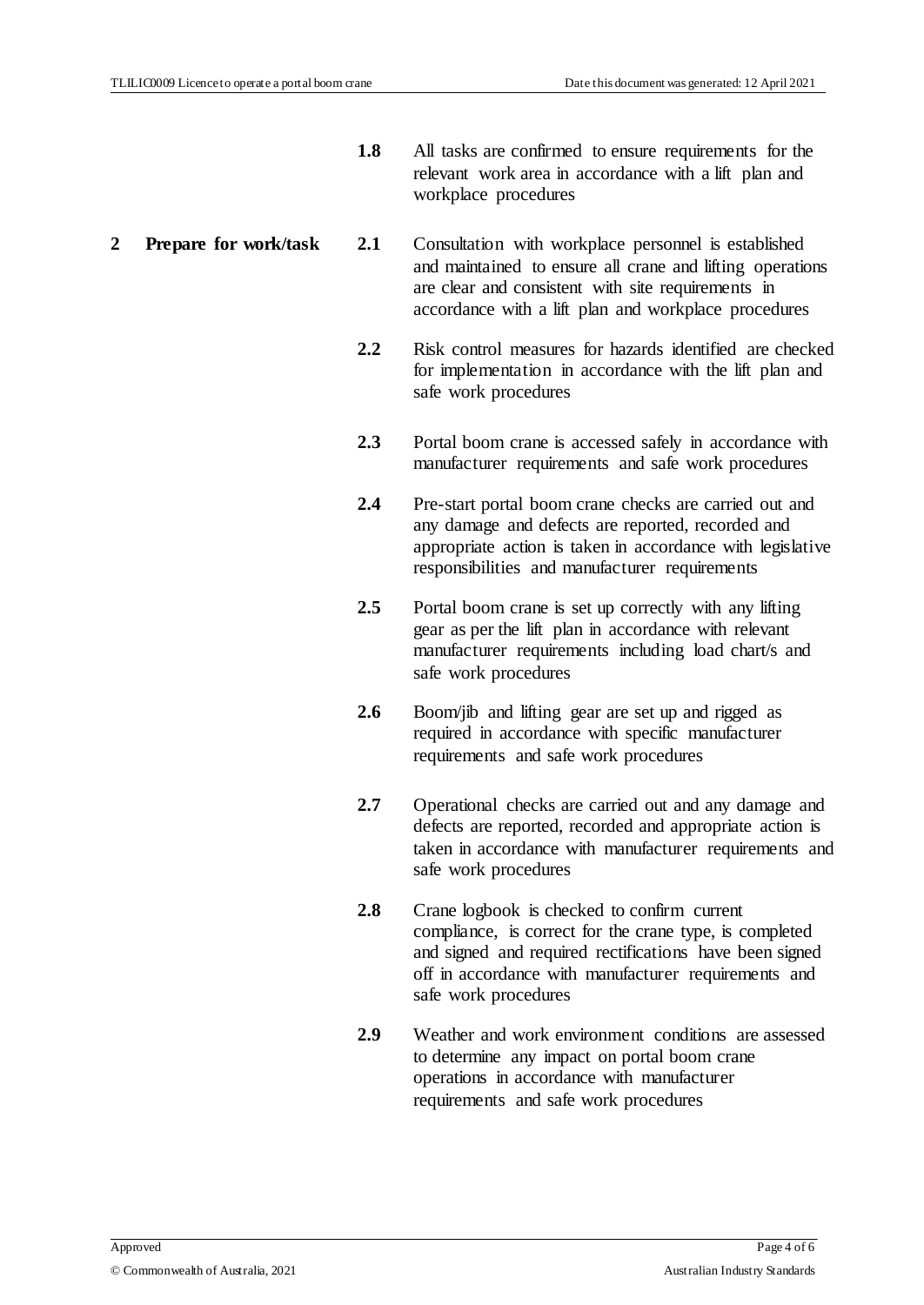| 3 | Perform work/task | 3.1 | Lifts are determined within the RC of the portal boom<br>crane in accordance with the load chart/s and lift plan                                                                        |
|---|-------------------|-----|-----------------------------------------------------------------------------------------------------------------------------------------------------------------------------------------|
|   |                   | 3.2 | Boom/jib and hook block is safely positioned over the<br>load following directions from associated personnel in<br>accordance with the lift plan and safe work procedures               |
|   |                   | 3.3 | Hook including any lifting gear, where required are<br>connected to the load and used safely in accordance with<br>the lift plan, safe work procedures and manufacturer<br>requirements |
|   |                   | 3.4 | Test lift is carried out in accordance with dogging and<br>safe work procedures                                                                                                         |
|   |                   | 3.5 | Loads are transferred using relevant crane movements<br>and tag lines as required, in accordance with lift plan<br>and safe work procedures                                             |
|   |                   | 3.6 | Load and crane movement is monitored constantly and<br>crane is operated safely in accordance with lift plan and<br>safe work procedures                                                |
|   |                   | 3.7 | All required communication signals are correctly<br>interpreted and followed whilst crane is operated in<br>accordance with the lift plan and safe work procedures                      |
|   |                   | 3.8 | Load is lowered and landed safely in accordance with<br>lift plan and safe work procedures                                                                                              |
|   |                   | 3.9 | Lifting gear is disconnected from load and crane is<br>positioned safely and efficiently for next task in<br>accordance with lift plan and safe work procedures                         |
| 4 | Pack up           | 4.1 | Crane boom/jib, lifting gear and associated equipment is<br>stowed and secured as required in accordance with<br>manufacturer requirements and safe work procedures                     |
|   |                   | 4.2 | Relevant motion locks and brakes are applied as<br>required in accordance with manufacturer requirements<br>and safe work procedures                                                    |